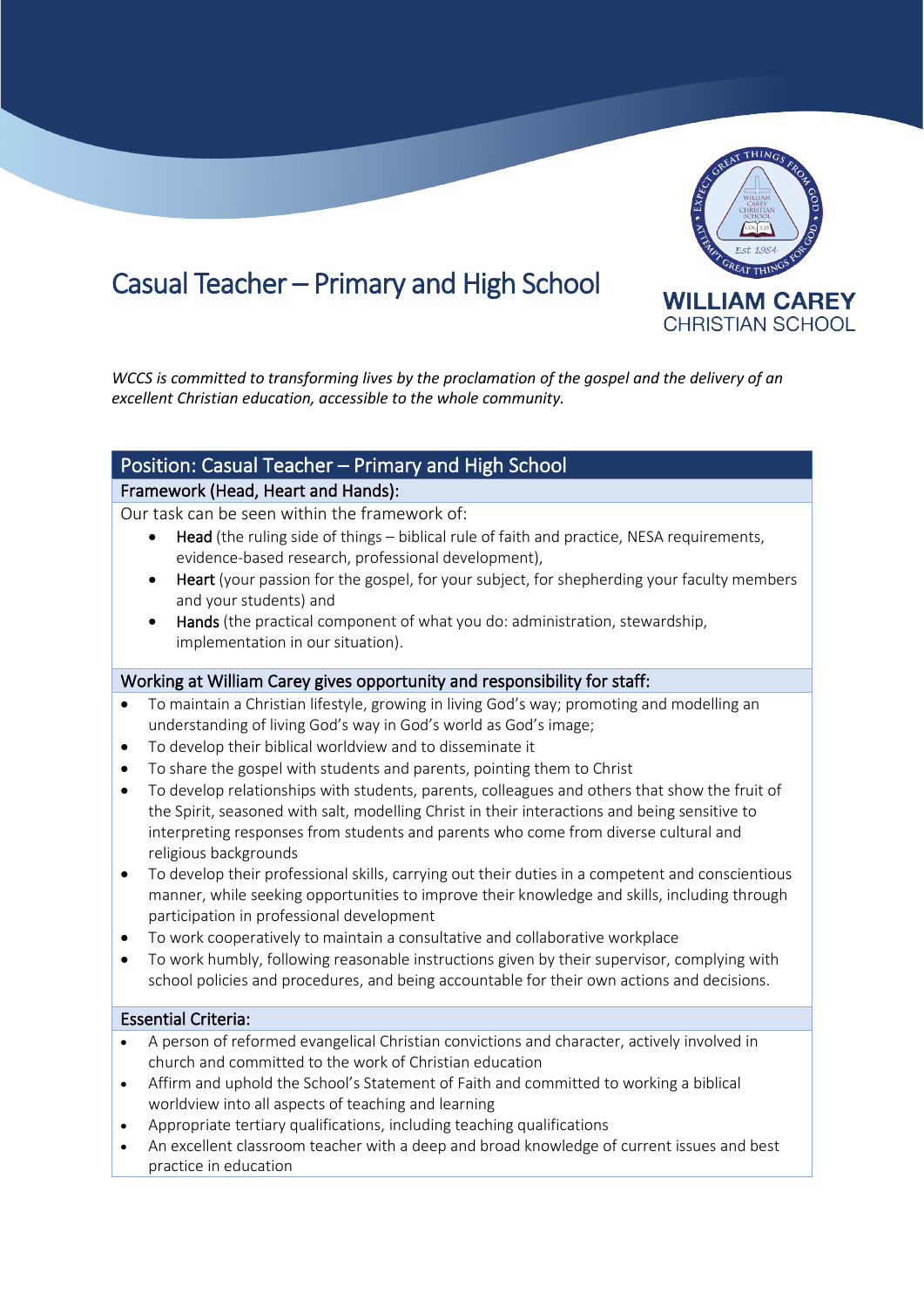- Demonstrated capacity to work harmoniously with teams, whether in supervisory, collegial or advisory contexts
- Demonstrated capacity to communicate clearly with students, colleagues and the wider community regarding educational and welfare issues
- Be qualified to teach and accredited by NESA
- Meet and maintain the criteria of the Australian Professional Standards for Teachers (APST) at proficient level according to legislation
- Fully vaccinated for COVID-19 as per current Public Health Order
- A current Working with Children Check as legislated.

# A Teacher will:

#### *Teach Christianly by*

- Supporting the permanent teacher by implementing the well-structured learning and teaching programs or lesson sequences that engage all students and promote learning (APST, 3.2.2)
- Instructing from a biblical perspective, understanding the content of their subject area as informed by a biblical worldview
- Relating in a Christian manner to both staff and students, displaying care and diligence
- Sharing the Gospel with both boldness and sensitivity; discipling and nurturing Christian students
- Demonstrating a biblical understanding of the nature of the child

# *Manage and oversee classes by*

- Displaying an awareness and implementation of agreed working practice
- Displaying good teaching practices in the classroom
- Using a variety of effective classroom management strategies
- Consulting with supervisor and/or colleagues about issues relating to classroom management, pedagogy and discipline
- Checking student profiles for your classes; utilising all information provided
- Affirming standards for class expectations e.g. behaviour, bookwork

# *Encourage staff and student wellbeing by*

- Offering and maintaining an inclusive, supportive and safe teaching and learning environment
- Supporting the pastoral care and wellbeing programs of the school
- Actively managing behaviour across the broader school community, including active supervision of playground, bus, detentions as rostered
- Supporting privacy policy, including checking the "Do not publish" list
- Being prompt to classes, playground duties, class covers

#### *Collaborate within the school community by*

- Adopting a collegial attitude towards all staff, students and parents
- Liaising with others regarding shared classes or resources
- Seeking to resolve conflicts
- Discussing and developing strategies to work cooperatively with others regarding practices and expectations.

#### *Be professional in their approach by*

• Using ICT, including electronic communication, effectively and ethically.